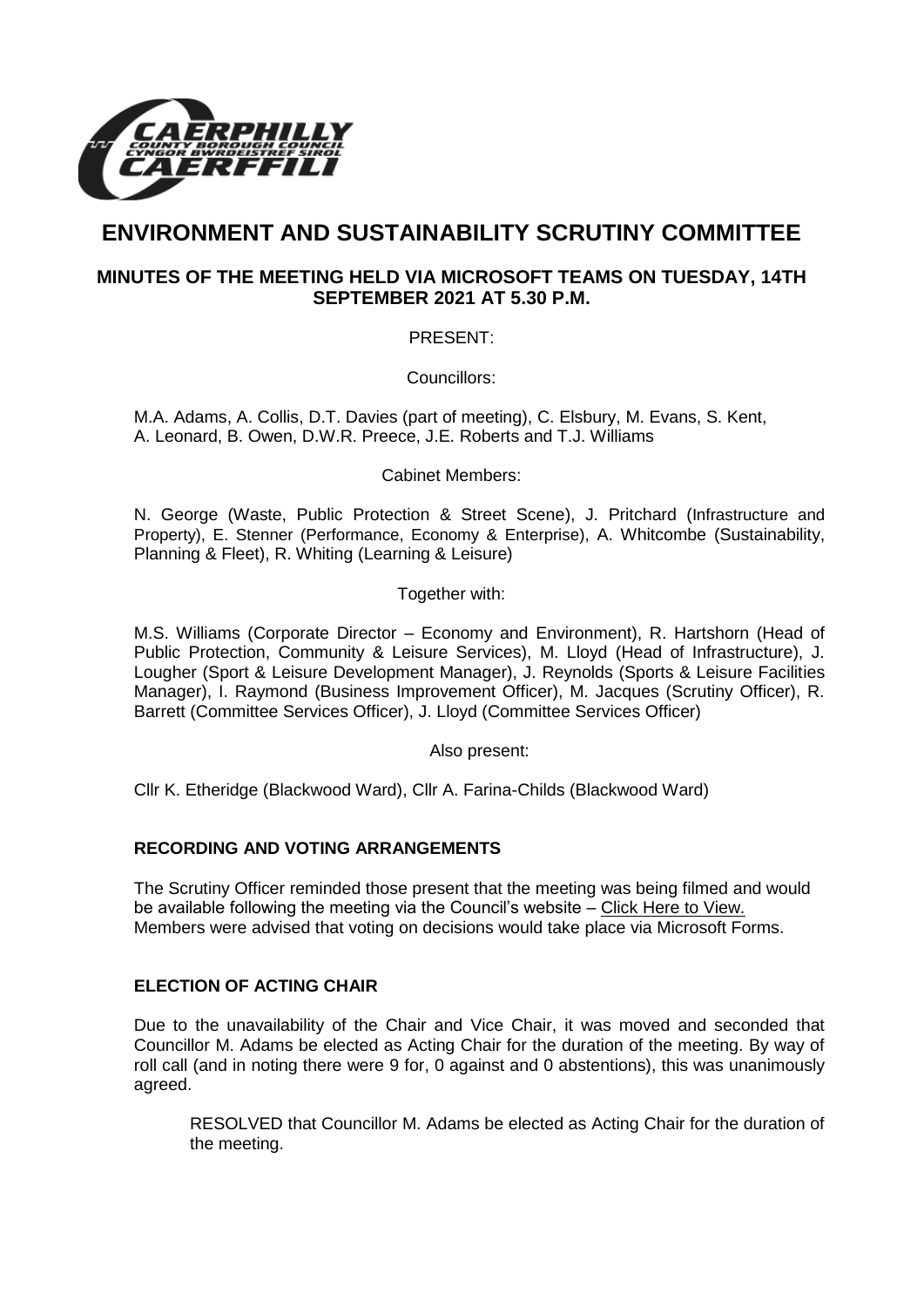#### **1. APOLOGIES FOR ABSENCE**

Apologies for absence were received from Councillors A. Gair, J. Gale, A. Hussey (Vice Chair), J. Scriven and J. Simmonds.

#### **2. DECLARATIONS OF INTEREST**

There were no declarations of interest received at the commencement or during the course of the meeting.

#### **3. MINUTES – 22ND JUNE 2021**

It was moved and seconded that the minutes of the meeting held on  $22<sup>nd</sup>$  June 2021 be approved as a correct record and by way of Microsoft Forms and verbal confirmation (and in noting there were 9 for, 0 against and 1 abstentions) this was agreed by the majority present.

RESOLVED that the minutes of the Environment and Sustainability Scrutiny Committee held on 22<sup>nd</sup> June 2021 (minute nos.  $1 - 9$ ) be approved as a correct record.

Councillor S. Kent confirmed that he had abstained from voting on the minutes as he had not been present at the last meeting.

#### **4. CALL-IN PROCEDURE**

There had been no matters referred to the Scrutiny Committee in accordance with the callin procedure.

### **5. ENVIRONMENT AND SUSTAINABILITY SCRUTINY COMMITTEE FORWARD WORK PROGRAMME**

Mark Jacques (Scrutiny Officer presented the report, which outlined details of the Environment and Sustainability Scrutiny Committee Forward Work Programme (FWP) for the period September 2021 to March 2022.

The Committee noted the details of the reports scheduled for forthcoming meetings and a Member asked if an update report on update on temporary road closures around four schools in the county borough could be brought to the Committee. It was agreed that this be scheduled for the Scrutiny Committee meeting on 7<sup>th</sup> December 2021.

It was moved and seconded that subject to the inclusion of the aforementioned report in the FWP, the report recommendation be approved. By way of Microsoft Forms (and in noting there were 10 for, 0 against and 0 abstentions) this was unanimously agreed.

RESOLVED that subject to an additional report being scheduled for  $7<sup>th</sup>$  December 2021 (an update on temporary road closures around four schools in the county borough) it was RESOLVED that the Forward Work Programme as appended to the meeting papers be published on the Council's website.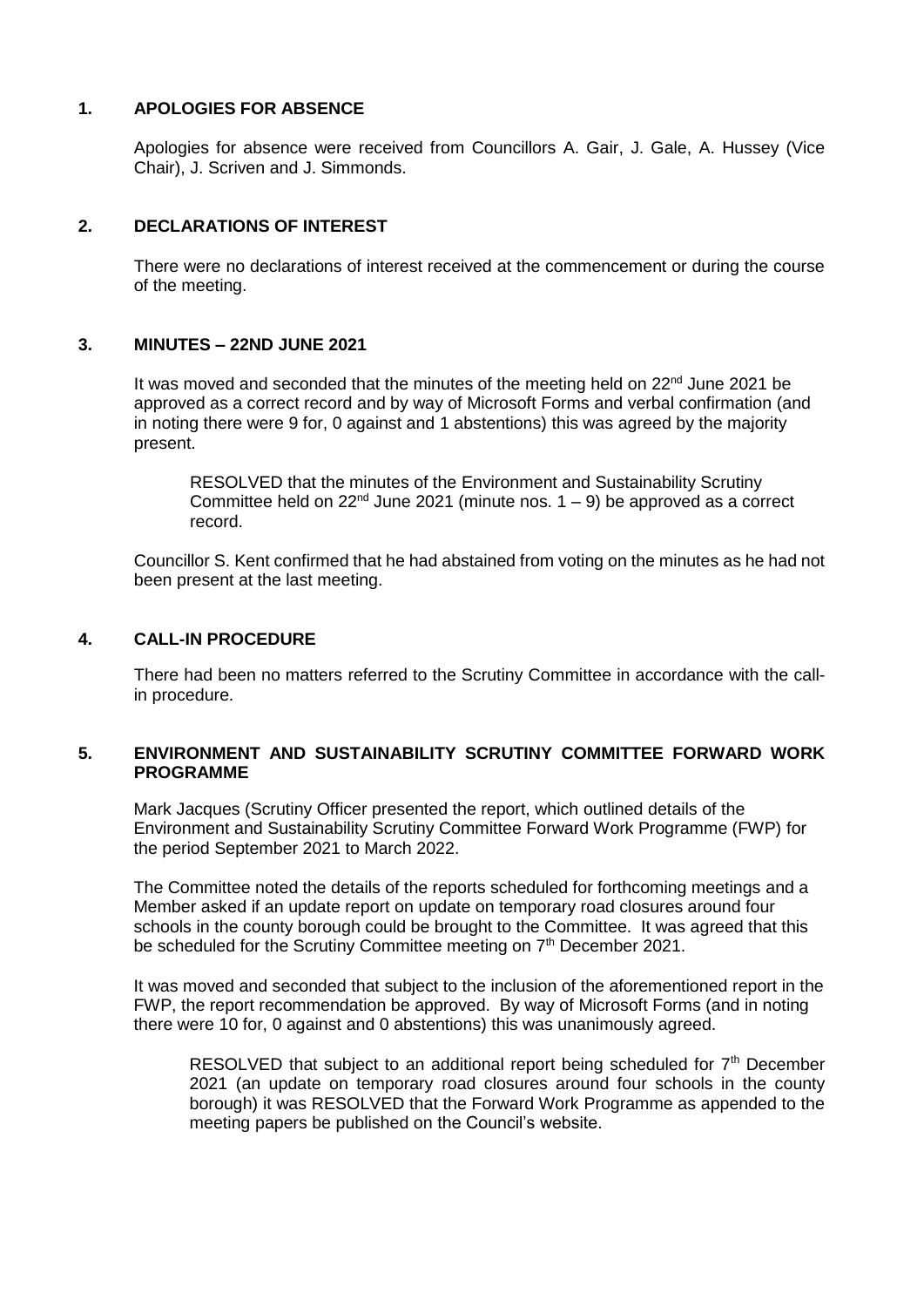# **6. CABINET REPORTS**

It was confirmed that there had been no requests for any of the Cabinet reports listed on the agenda to be brought forward for discussion at the meeting.

### **7. NOTICE OF MOTION - REAL NAPPIES INCENTIVE SCHEME.**

Councillor A. Farina-Childs presented his Notice of Motion which asked Caerphilly County Borough Council to implement a voucher system to encourage families to switch from disposable nappies to re-useable nappies.

Councillor Farina-Childs summarised the reasons for his Notice of Motion and advised that he had brought this forward after being approached by a resident. The Notice of Motion made reference to other local authorities that have already adopted the scheme, and also outlined the significant environmental and landfill impact of single use nappies as they do not readily degrade. Councillor Farina-Childs explained that this scheme could provide significant savings for families and produce carbon reduction across the county borough.

The Committee discussed the Notice of Motion and individual Members expressed their support for the implementation of the scheme but felt that it should also be supported by a communication/social media promotion campaign.

Officers confirmed that whilst nappies in landfill do not degrade, Caerphilly waste is incinerated, so the landfill impact of nappies is not an issue for this Authority. Members were advised that other authorities who run the scheme have been contacted, and they had confirmed that take up numbers had been very low, with scheme administration costs being relatively high when considering take up within schemes. Members were asked to note that should the scheme go forward, then a budget allocation would need to be established.

A Member sought clarification as to how the scheme would be administered and the Officers confirmed that it would likely to be operated on demand by the Caerphilly Cares Service. It was noted that a separate report would be required to Cabinet to outline the aspects and costs of the proposed scheme.

Members felt the proposal was an excellent idea but should also be considered in the longer term by investigating the possible involvement of partner organisations such as the local health board who could participate in raising awareness with parents and potentially sharing costs. Members also felt that having declared a climate emergency, the Council should be actively encouraging the re-use option wherever possible.

Having fully considered the Notice of Motion, the Scrutiny Committee took a vote to support the Motion's recommendation to Council. By way of Microsoft Forms and verbal confirmation (and in noting there were 9 for, 1 against and 1 abstention) this was agreed by the majority present. It was therefore

RECOMMENDED to Council that the Notice of Motion be supported.

## **8. NOTICE OF MOTION - ABOLITION OF CAR PARKING CHARGES IN TOWN CENTRE CAR PARKS**

Councillor K. Etheridge presented his Notice of Motion which called on the Council to abolish charges within the Town Centre Car Parks in order to help traders and businesses within our Towns when a review is conducted in September.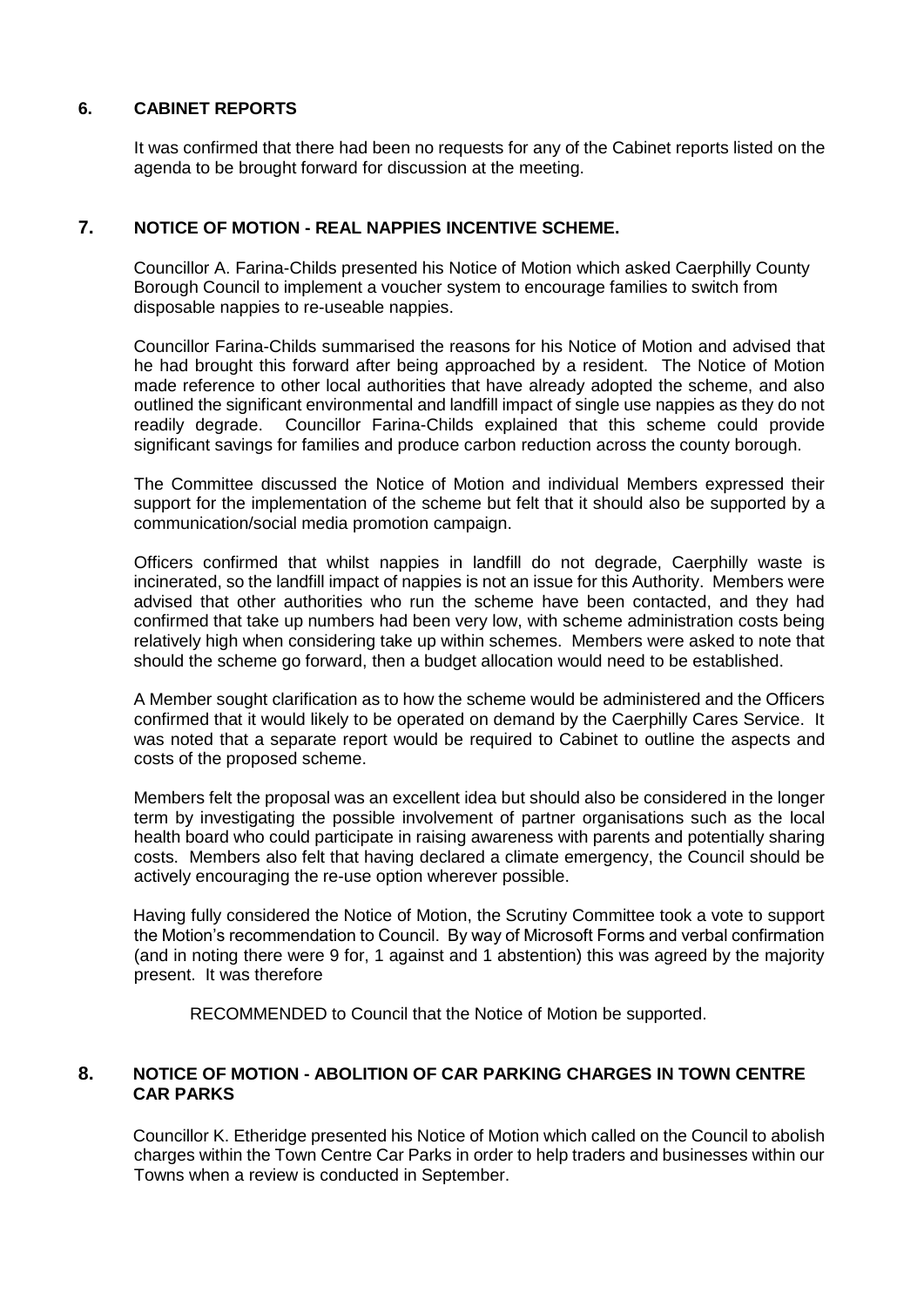Councillor Etheridge summarised the reasons for his Notice of Motion and advised that a petition of 440 signatures would also be presented to Council on this matter. He thanked Cabinet for extending the suspension of charges for 12 months, but to remove uncertainty for retailers asked the Scrutiny Committee to support the motion and abolish car parking charges permanently, and he emphasised the importance of supporting town centre business and traders.

Members expressed concern that abolishing car parking charges would not assist in the rotation and flow of traffic in town centres, particularly for smaller car parks such as The Twyn in Caerphilly, and they would prefer to see a limited free parking allocation (for example 2-3 hours). Currently this car park is full by 9am due to staff usage from the various business in that area, and this in turn disperses shoppers' cars into side streets or loading bays, causing congestion. It was felt that car parking issues needed to be looked at in a much wider context and Members welcomed the involvement of a Task and Finish Group, but that this needed to be fast tracked if its recommendations were to make an impact on Town Centre recovery. The Member suggested that a traffic flow survey might give a true representation of use.

Officers confirmed that Cabinet were acutely aware of the issues and that these issues were exacerbated at the Twyn car park due to its size and explained the implications in terms of traffic regulations orders and the time this would take. It was however confirmed that a further report on this specific issue was due to be considered by Cabinet. An Officer also explained that although a traffic count is easy to set up, it would be very resource intensive as it required a manual count by staff to note registration and identify length of stay etc. Members asked whether volunteers could be used for this and the Officer explained that this was a possibility but explained that they would require training, and this would also take time.

A Member applauded the extension to September 2022 but expressed concern for smaller town centres and smaller car parks, as so much of the COVID recovery process was still unknown. He emphasised the impact that any reduction in footfall would have on a town centre like Risca, which had the smallest footfall of the town centres and felt that any proposed solutions must be looked at in the longer term.

Reference was made to the income generated by car parks and Officers confirmed that was estimated to be between £630k-£700k and the service costs between £550k-£600k, providing approximately £100k surplus, which is invested into other highways services. Without it, the infrastructure division would either need to make £700k of savings or the Authority would need to introduce a budget to replace the lost income.

Members sought clarification as to Park and Ride charging and the Officer confirmed that there was currently no charge in Park and Ride car parks as part of a drive to promote and increase the use of public transport while avoiding users seeking to park in residential side streets. During the course of the debate, a query was also received on free bus services to shopping centres (such as the Asda Blackwood bus) and Officers confirmed that these services had been withdrawn as they were subsidised by supermarkets and not the Authority.

Having fully considered the Notice of Motion, the Scrutiny Committee took a vote on the motion and by way of Microsoft Forms (and in noting there were 3 for, 6 against and 2 abstentions) the motion was declared lost. It was therefore

RECOMMENDED to Council that the Notice of Motion not be supported.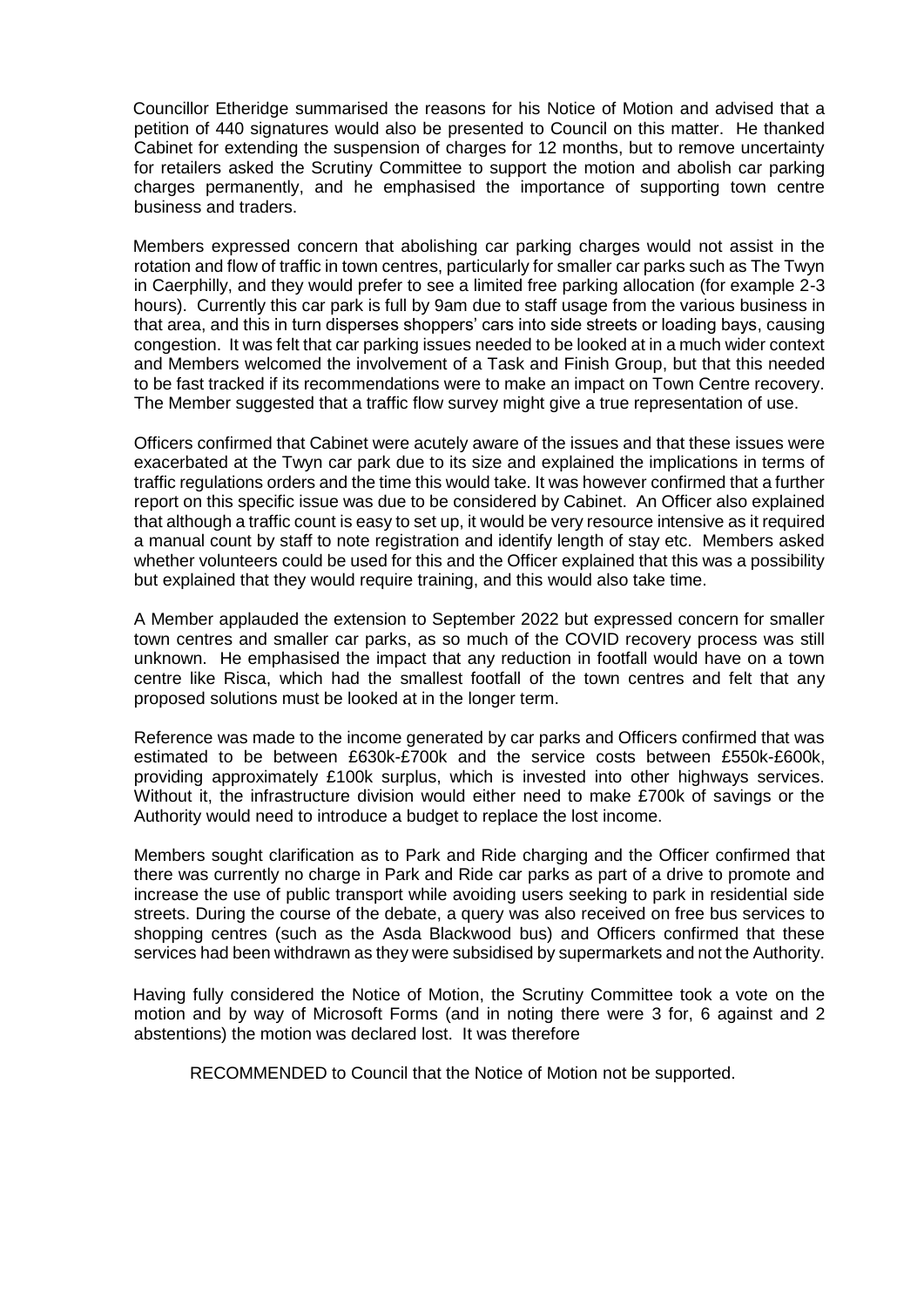### **REPORTS OF OFFICERS**

Consideration was given to the following reports.

#### **9. DIRECTORATE PERFORMANCE ASSESSMENT - COMMUNITIES YEAR END REPORT 2020/21**

The Cabinet Member for Sustainability, Planning & Fleet introduced the report, which outlined the Economy & Environment Directorate Performance Assessment (DPA) and which is part of the Council's Annual Performance Framework. The DPA provides information and analysis for the 2020/21 financial year and was attached at Appendix 1. The DPA forms part of the overall Council 'self-assessment' activity, and the Scrutiny Committee were invited to discuss, challenge and scrutinise the information in the DPA.

Mark S. Williams (Corporate Director – Economy and Environment) presented the report, which asked Members to scrutinise the Directorate elements applicable to Community and Leisure Services, Infrastructure, and Public Protection. It was noted that the performance elements applicable to Regeneration and Planning had been scrutinised by the Housing and Regeneration Scrutiny Committee at their meeting the previous week.

Mr Williams highlighted the extensive realm of information contained in the document and acknowledged that 2020 had been a year like no other due to the Covid-19 pandemic. Mr Williams placed on record his thanks to all staff who had kept front-line services running through this particularly challenging time, and also emphasised that although the Authority had needed to temporarily shut down some services due to WG guidance at the time, the Authority had continued to keep all its key services running when many other local authorities had taken a different approach.

Particular reference was made to the work of the Sports and Leisure Team, many of whom had been redeployed during the pandemic and willingly carried out tasks such as Free School Meal delivery and working for the Council's Track and Trace Scheme. Mr Williams also highlighted the work of Environmental Health at the forefront of the pandemic, together with the efforts of Trading Standards in relation to Covid enforcement. He emphasised the fantastic efforts of staff and acknowledged there were some areas where performance was skewed during this exceptionally strange year.

The Scrutiny Committee discussed the report and congratulated the Directorate on how well they had performed during the pandemic in these exceptionally challenging times. The Committee placed on record their praise for staff and asked Mr Williams to relay their thanks to staff across the Directorate.

Following consideration of the report, and having discussed, challenged and scrutinised the information in the Directorate Performance Assessment, the Committee noted its contents.

## **10. SPORT AND ACTIVE RECREATION STRATEGY - PROGRESS UPDATE**

The Cabinet Member for Learning & Leisure presented the report, which provided an update on the progress made in delivering the Council's Sport and Active Recreation Strategy 2019–2029 and asked the Scrutiny Committee to acknowledge the progress made to date and agree any suitable update reports required.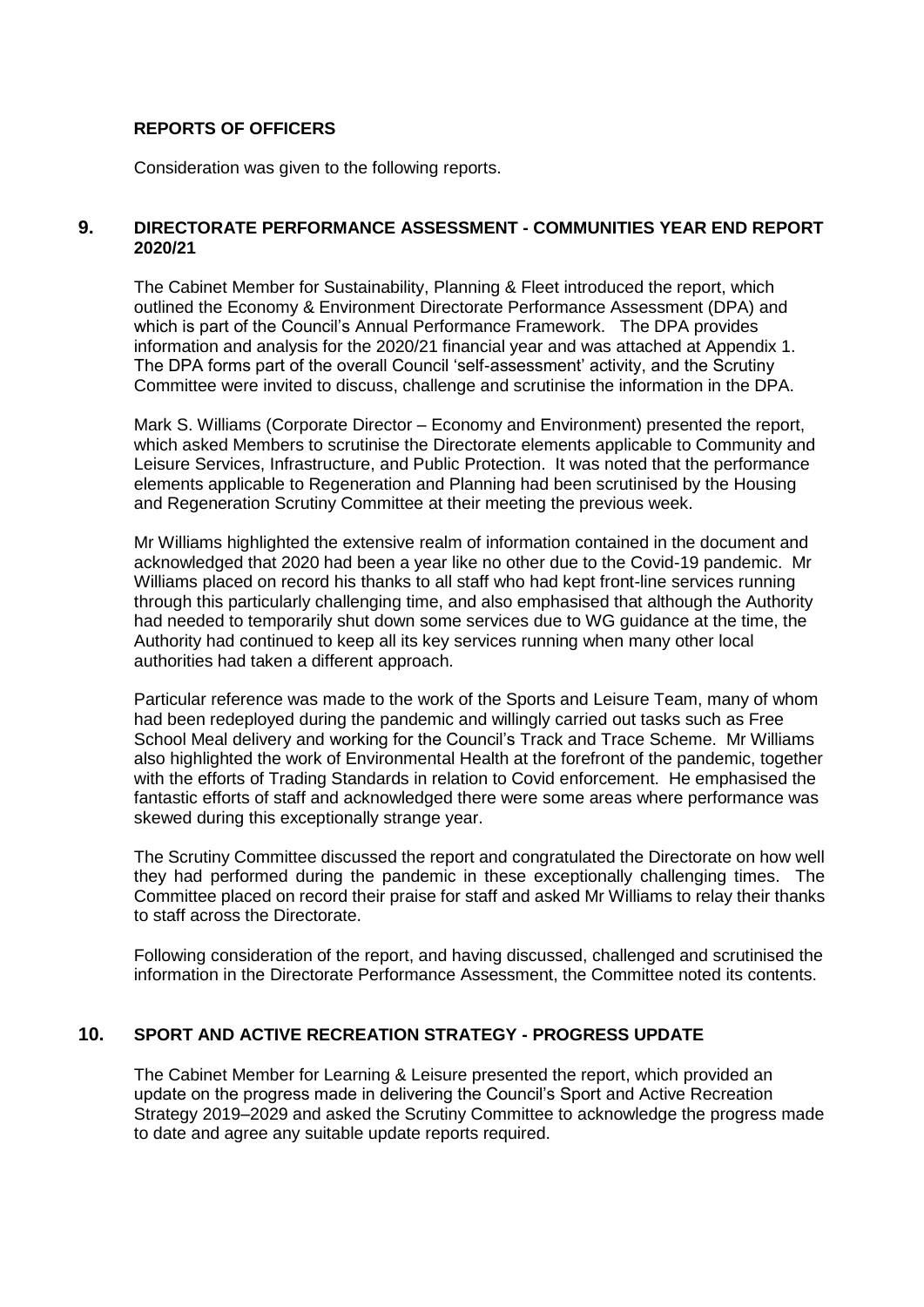Members were reminded that the Strategy was implemented in January 2019, which sets out an ambitious and holistic vision for the delivery of sport and active recreation across the county borough aimed at improving the health and wellbeing of communities. Considerable progress has been made in delivering against the ambitions set out in the SARS, despite the unprecedented and extensive challenges linked to the Covid-19 pandemic. The pandemic has not prevented the Council from delivering on this Strategy, and the Cabinet Member placed on record his thanks to the Sports and Leisure Team for their phenomenal work during these difficult circumstances.

Members were referred to Section 5.7 of the report which set out details of the collaborative initiatives that have been developed and established, including the new Athletics Track in Oakdale and the enhancement of several multi use 3G pitches at school sites across the borough. Members were also referred to Section 5.19 of the report which set out details of the range of programmes, developments and investments that are also scheduled for either commencement or completion across the next  $6 - 12$  months, and which will further increase opportunities for residents to engage in sport and active recreation.

It was emphasised to Members that the Strategy is not just about the Council's sports facilities but promotes a broader participation and engagement in sport and opportunities for physical activity, as well as a broader contribution to wellbeing, which encompasses the Council's parks, countryside and other green infrastructure, together with the work being carried out with other partners.

Jeff Reynolds (Sports & Leisure Facilities Manager) and Jared Lougher (Sport & Leisure Development Manager) were invited to provide further detail of the range of projects being delivered across their respective areas.

Mr Reynolds referenced the exceptional circumstances that the Council have been operating in for the majority of the time since the Strategy was adopted and placed on record his thanks to the Sports and Leisure Team for their remarkable work, flexibility, willingness and availability during the pandemic. In terms of the report, Mr Reynolds highlighted the significant progress that has been made and the projects that have been developed since the Strategy has been in place, which places Caerphilly in a league of their own across Wales in terms of high-quality facility provision. Reference was also made to the partnership agreements which has allowed some projects to come to fruition. Members were asked to note that a broad range of sport and leisure activities have continued to be offered despite the restrictions arising from the pandemic, with many of these delivered through alternative avenues such as social media.

Mr Lougher also paid tribute to the work of his staff in very challenging times and referenced the messages of thanks from local residents for the support given to them by redeployed staff during the pandemic. In relation to the Strategy, Members were referred to the enhancements of facilities as a result of collaboration with partners such as the WRU, Hockey Wales and Sports Wales, which have brought in over £1.2m of external funding. Mr Lougher expressed the importance of this continued collaboration and also referred to the increase in active lifestyles as a result of the pandemic, which saw more residents making use of the countryside and green spaces across the county borough.

During the course of the ensuring discussion, one Member highlighted a situation in his ward where residents were still not allowed to hire an indoors sports hall to resume 5-a-side football. Mr Reynolds explained that 5-a-side football for non-affiliated clubs had only recently resumed on 6<sup>th</sup> September 2021 following the lifting of Covid restrictions. The Member confirmed that the booking enquiry had been made some weeks back before restrictions were lifted and he would relay this latest information back to the local residents.